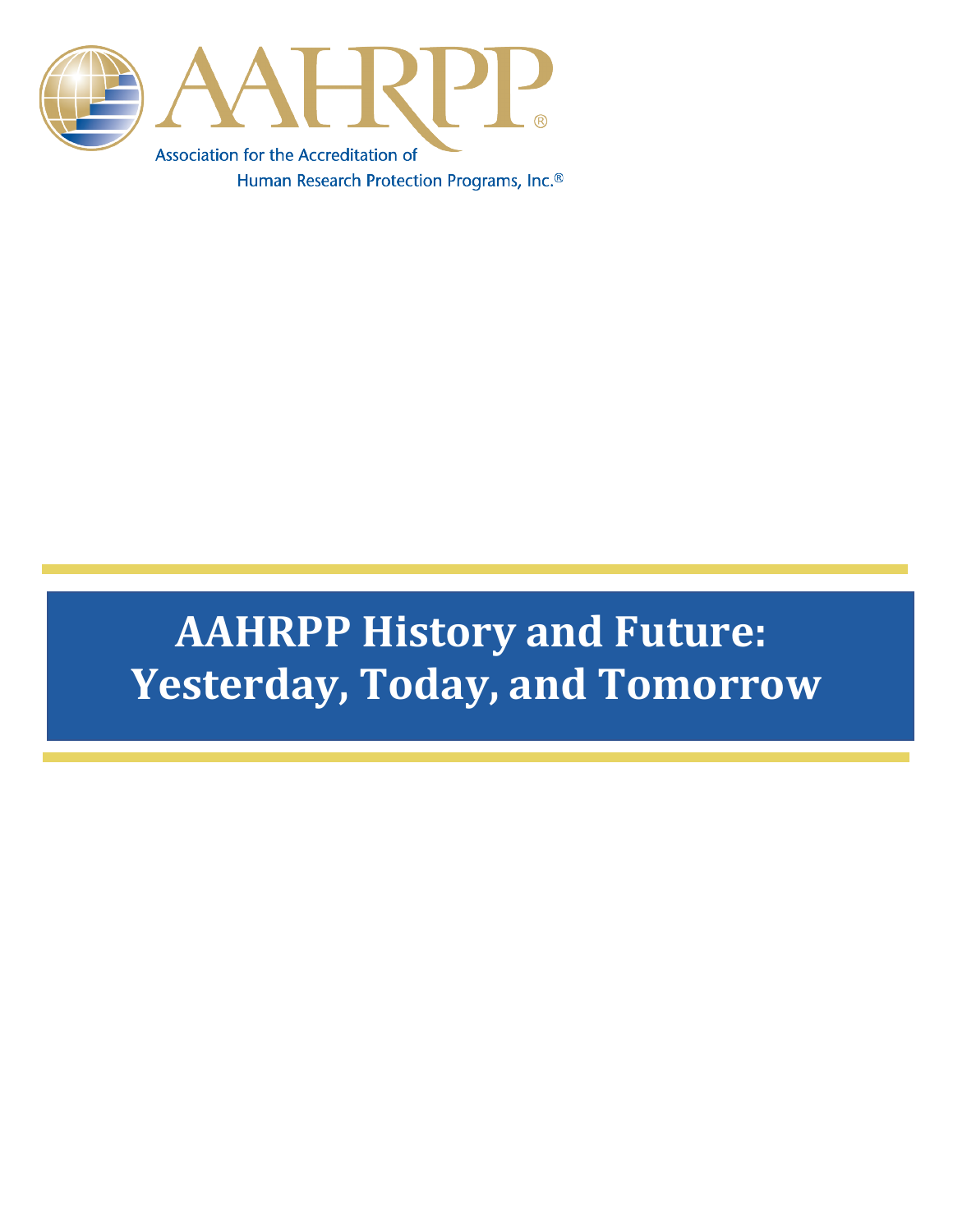## **AAHRPP:**

### **20 Years of Protecting Participants, Advancing Research**

The Association for the Accreditation of Human Research Protection Programs (AAHRPP) was founded in April 2001 amid calls for reform of U.S. research involving human participants. Leaders in the research community responded with an alternative to increased government regulation: a voluntary, peer-driven accreditation process that would help organizations improve their research programs and drive best practices.

AAHRPP's accreditation program was officially launched in 2002. The first accreditations were awarded a year later. Research participants, organizations, and the general public have been reaping the benefits ever since. Together, AAHRPP and AAHRPPaccredited organizations have helped transform the research enterprise by strengthening research protections, improving the safety and quality of research, and advancing the science that makes progress possible.

During its first 20 years, AAHRPP has:

- **Led the charge for comprehensive, systematic human research protection programs (HRPPs).** For decades, institutional review boards (IRBs) bore the primary responsibility for protecting research participants. That changed in large measure with AAHRPP accreditation and its requirement that organizations have robust research protection programs. To earn the AAHRPP gold seal, organizations must demonstrate that the entire HRPP meets accreditation standards—and that protecting research participants is a shared organizational priority.
- **Served as a convener and resource in addressing new challenges.** AAHRPP routinely brings organizations and individuals together to tackle the most pressing issues related to research ethics and participant protections. AAHRPP conferences and webinars helped the research community prepare for the first significant update of the Common Rule since 1991; adapt to new requirements for single IRB review of multisite studies; and identify and address concerns related to new technologies, such as CRISPR gene editing and biobanking. During the COVID-19 pandemic—the worst public health crisis in recent history— AAHRPP provided leadership and support to accredited and not-yet-accredited organizations alike.
- **Introduced metrics to assess and encourage quality improvement.** AAHRPP metrics help track the progress of HRPPs, showcasing strengths and identifying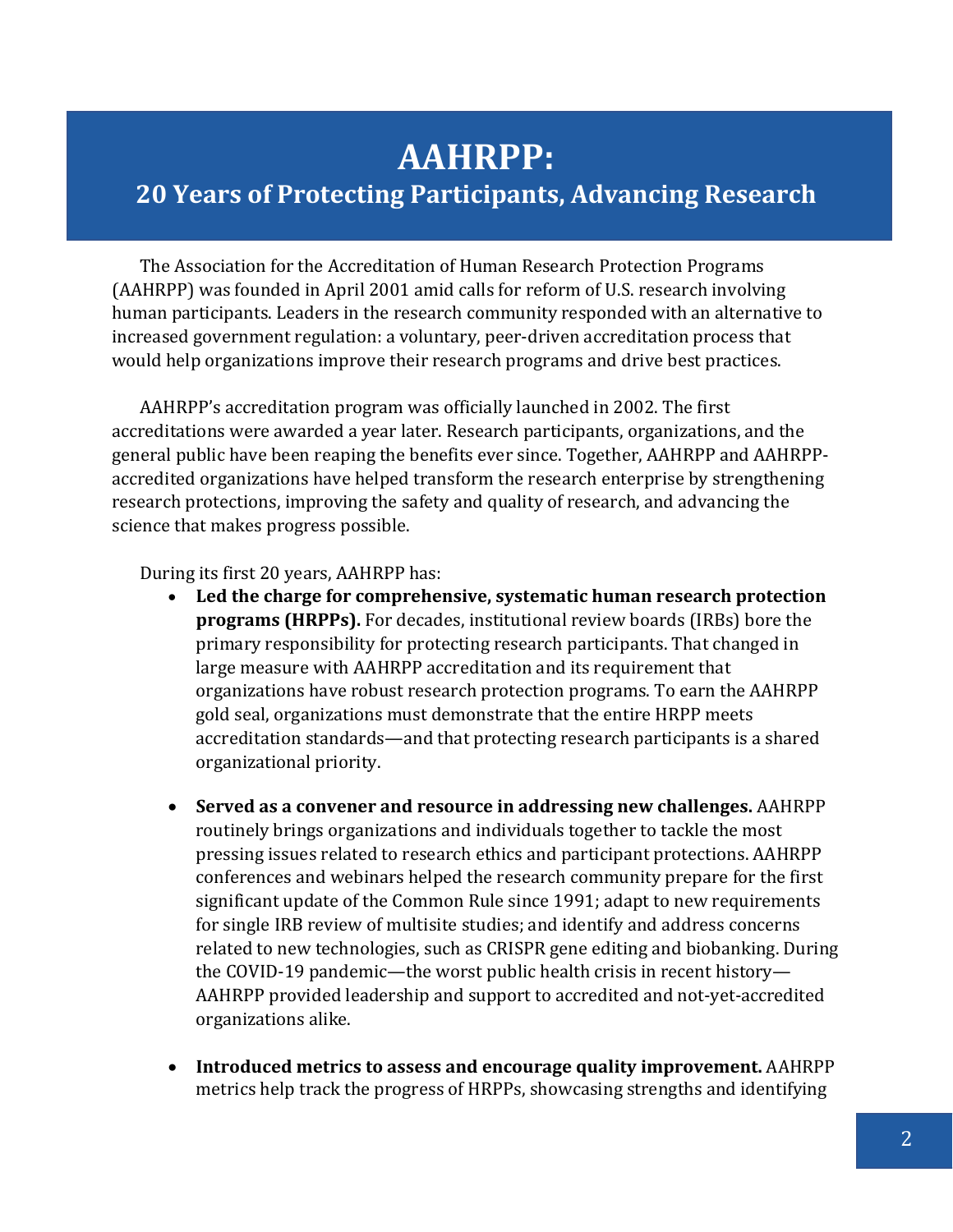areas for improvement. AAHRPP also makes those data available online for research organizations, researchers, sponsors, government agencies, research participants, and other interested parties. Information includes types of research conducted, audits, deviations, complaints, and IRB resources and review times.

• **Made significant progress toward establishing one standard worldwide.** From the outset, AAHRPP has taken a global perspective, designing standards that apply to research organizations within and beyond the U.S. Today, AAHRPP has accredited organizations in every sector of the research enterprise, including academic medical centers and research-intensive universities, government agencies and departments, health systems and community hospitals, contract research organizations, independent IRBs, and research institutes. In addition, AAHRPP has accredited organizations around the world—in Australia, Belgium, Brazil, Canada, China, India, Jordan, Mexico, Republic of Korea, Saudi Arabia, Singapore, Taiwan, and Thailand.

AAHRPP enters its third decade well-positioned to extend its influence, continue to advance high-quality, ethical research, and make significant progress in achieving its vision of one standard worldwide for research protections. Each accreditation has strengthened the research enterprise and demonstrated the effectiveness of the collegial model espoused by AAHRPP's founders. Equally important, AAHRPP's emphasis on quality and flexibility and, above all, on safeguarding research participants—will continue to have a powerful, positive impact on the research enterprise for years to come.

#### **A Look Back: Calls for Accountability Give Rise to Accreditation**

One of the first recommendations for accreditation of research programs involving human participants was made in 1983 by the President's Commission for the Study of Ethical Problems in Medicine and Biomedical and Behavioral Research.<sup>1, 2</sup> It would be more than 15 years before accreditation would receive serious consideration as part of efforts to reform and strengthen protections for research participants.

Some of the earliest, most fruitful discussions about establishing an accrediting body to help protect research participants can be traced to Public Responsibility in Medicine and Research (PRIM&R). Those efforts took on new urgency in the late 1990s and early 2000s after a series of highly publicized incidents—including the death of a 24-year-old healthy volunteer in a Johns Hopkins University study—raised concerns about the ethics and quality of U.S. research involving humans. U.S. officials responded by suspending federally funded medical research at some of the nation's largest, most prestigious programs.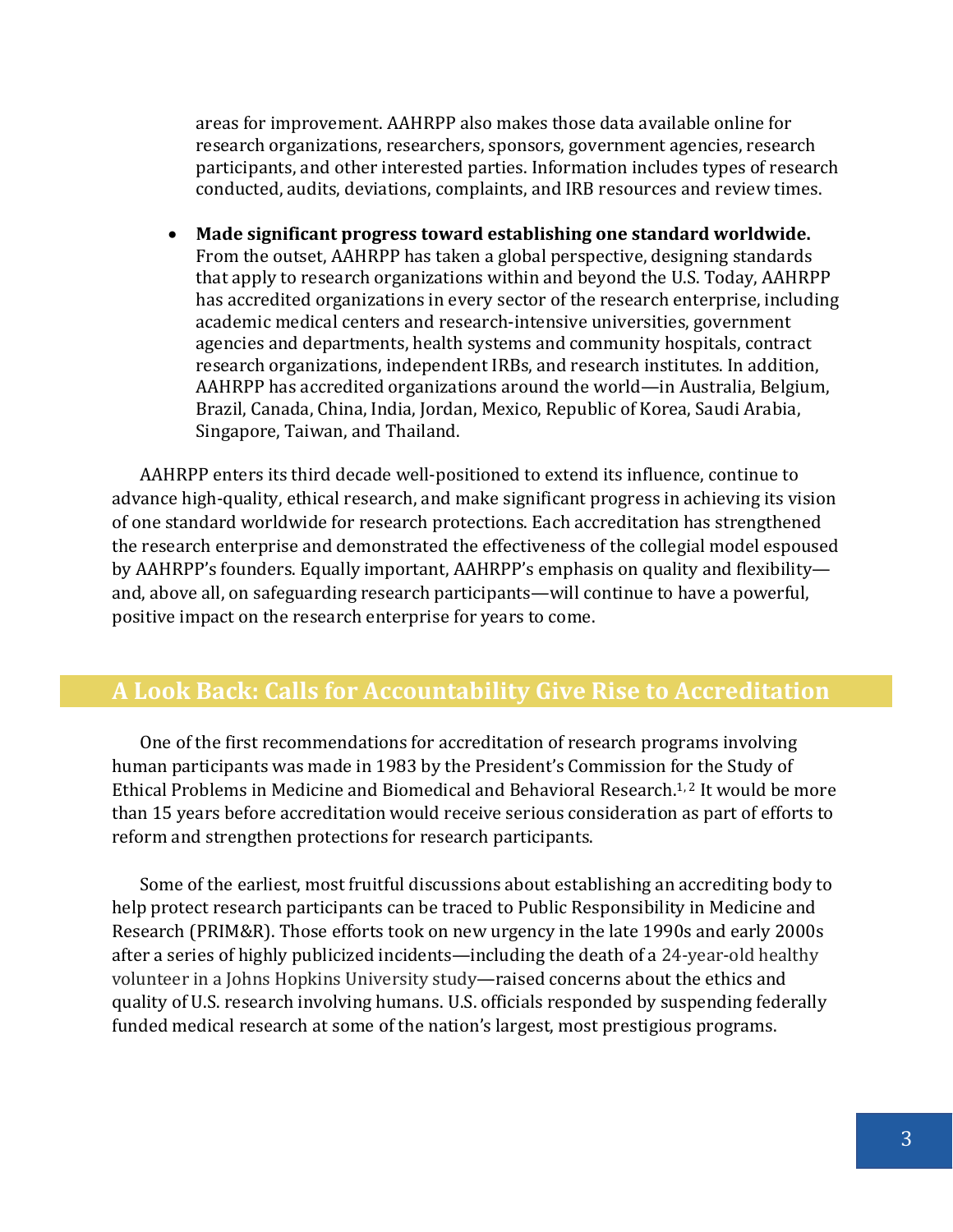

"PRIM&R viewed accreditation as valuesdriven, not rule-driven. We wanted to make sure ethics would be at the center of any accreditation standards." Joan Rachlin, JD, MPH PRIM&R Executive Director Emerita

(Served as Executive Director 1975-2014)

The suspensions highlighted what many viewed as systemic failures to protect participants in an increasingly complex research environment. Within universities, the scientific community, government agencies, and among the general public, pressure was mounting for improved oversight and accountability, including increased transparency about research relationships. Leaders in the research community—including the Institute of Medicine (now the National Academy of Medicine) and the National Bioethics Advisory Commission—began calling for a fundamental shift in research oversight, which traditionally had been the responsibility of the IRB. Under this new model, IRBs would be part of a comprehensive HRPP designed to share accountability throughout the research organization.

In fall 1999, PRIM&R convened a series of meetings of highly respected professionals from across the research enterprise to take on the challenge of creating an accrediting body for HRPPs. The group established three committees: one each to develop the organizational structure, the financial model, and performance standards for HRPPs. The goal was to create the framework for an accrediting body that PRIM&R could then spin off as a separate organization. In March 2000, PRIM&R incorporated the accrediting body in PRIM&R's home state of Massachusetts under the name the Association for the Accreditation of Human Research Protection Programs (AAHRPP).

At about the same time, after the first-ever shutdown of research at a Department of Veterans Affairs (VA) health system, the VA also was focused on accreditation. In April 2000, the VA contracted with the National Committee for Quality Assurance (NCQA) to develop a research accreditation program for VA medical centers.

Throughout these early accreditation development efforts, research programs remained under scrutiny, and calls for reform were intensifying. The research community was becoming increasingly concerned both about quality and safety issues affecting research participants and the potential negative impact of additional government oversight. Within the research enterprise, accreditation began to be perceived as a more attractive, more viable option. One of the most influential organizations, the Association of American Medical Colleges (AAMC) took up the charge and began advocating for a voluntary, peer-reviewed accreditation program. AAMC was confident that, with support from the ground up, accreditation could prove effective in setting high standards, advancing high-quality ethical research, and protecting research participants. The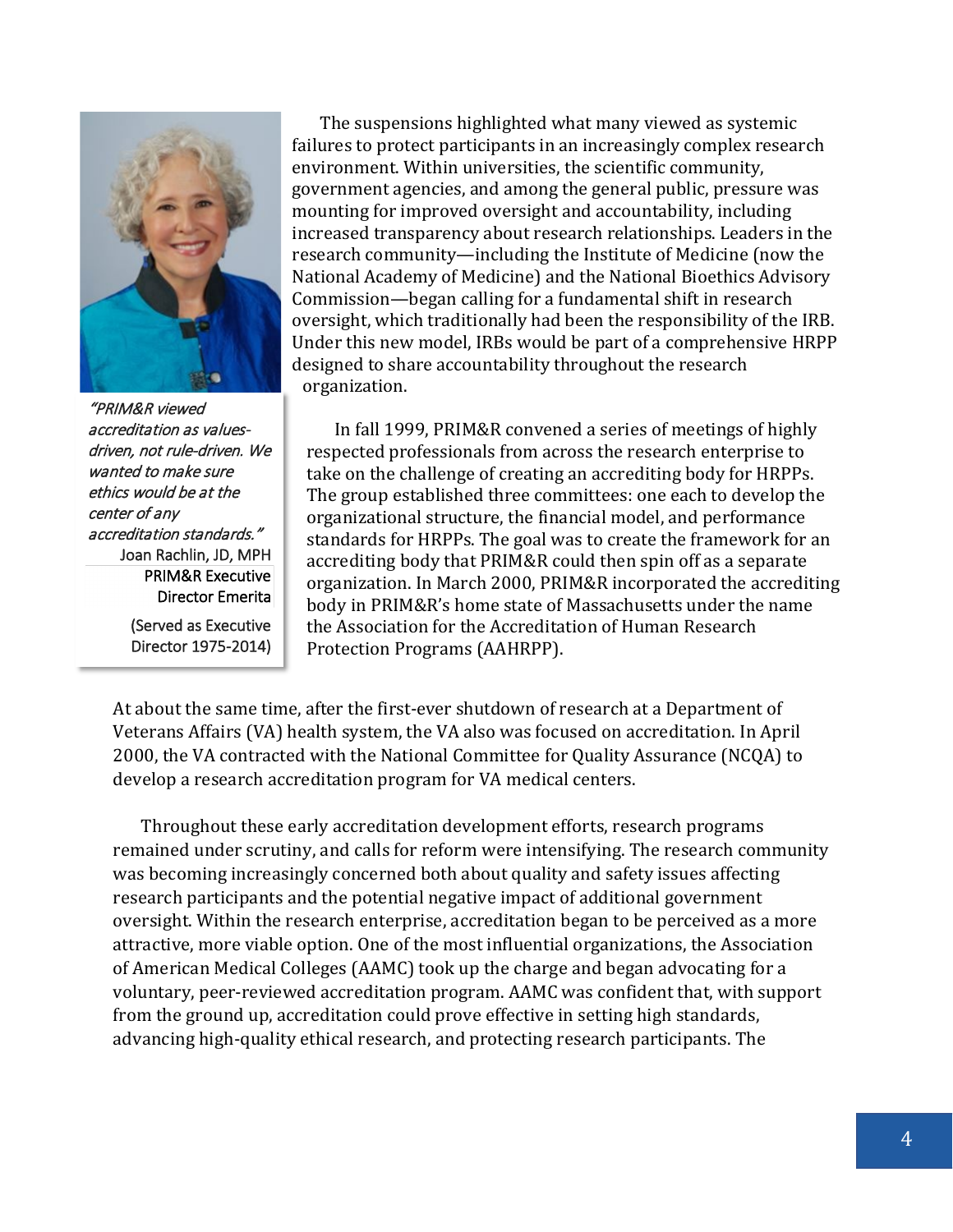

"PRIM&R and AAMC were the twin Titans. Together they provided exactly what was needed to kick-start AAHRPP and undergird its eventual success."

Elyse I. Summers, JD AAHRPP President and CEO 2013-present

approach would be affirmative rather than punitive, with a familiar model similar to those of the American Association for Accreditation of Laboratory Animal Care and Middle States Commission on Higher Education.

AAMC prevailed in persuading six additional organizations to sign on, including PRIM&R, which demonstrated its support in part by providing the AAHRPP name. In April 2001, AAHRPP was incorporated in Baltimore with AAMC as the signatory. Joining AAMC as founding members were PRIM&R, the [Association of American Universities](http://www.aau.edu/) (AAU), [Association of](http://www.aplu.org/)  [Public and Land-grant Universities](http://www.aplu.org/) (formerly the National Association of Public and Land Grant Universities), [Consortium](http://www.cossa.org/)  [of Social Science Associations,](http://www.cossa.org/) [Federation of American](http://www.faseb.org/) 

[Societies for Experimental Biology,](http://www.faseb.org/) and [National Health](http://www.nationalhealthcouncil.org/)  [Council.](http://www.nationalhealthcouncil.org/) Together, these organizations brought diverse perspectives—of bioethicists, IRB professionals, patient advocates, investigators, and research institutions—to the fledgling accreditation enterprise.

#### **The Early Years: 2001-2005**

The founding members moved quickly to develop new accreditation standards and name an executive director<sup>3</sup>. In August 2001, after a nationwide search, Marjorie A. Speers, PhD, was chosen as AAHRPP's first leader, effective October 1 of that year. Dr. Speers came to AAHRPP from the National Bioethics Advisory Commission, where she served as acting executive director on detail from the Centers for Disease Control and Prevention (CDC). At the CDC, she was deputy associate director for science, responsible for human research protection for all domestic and international research.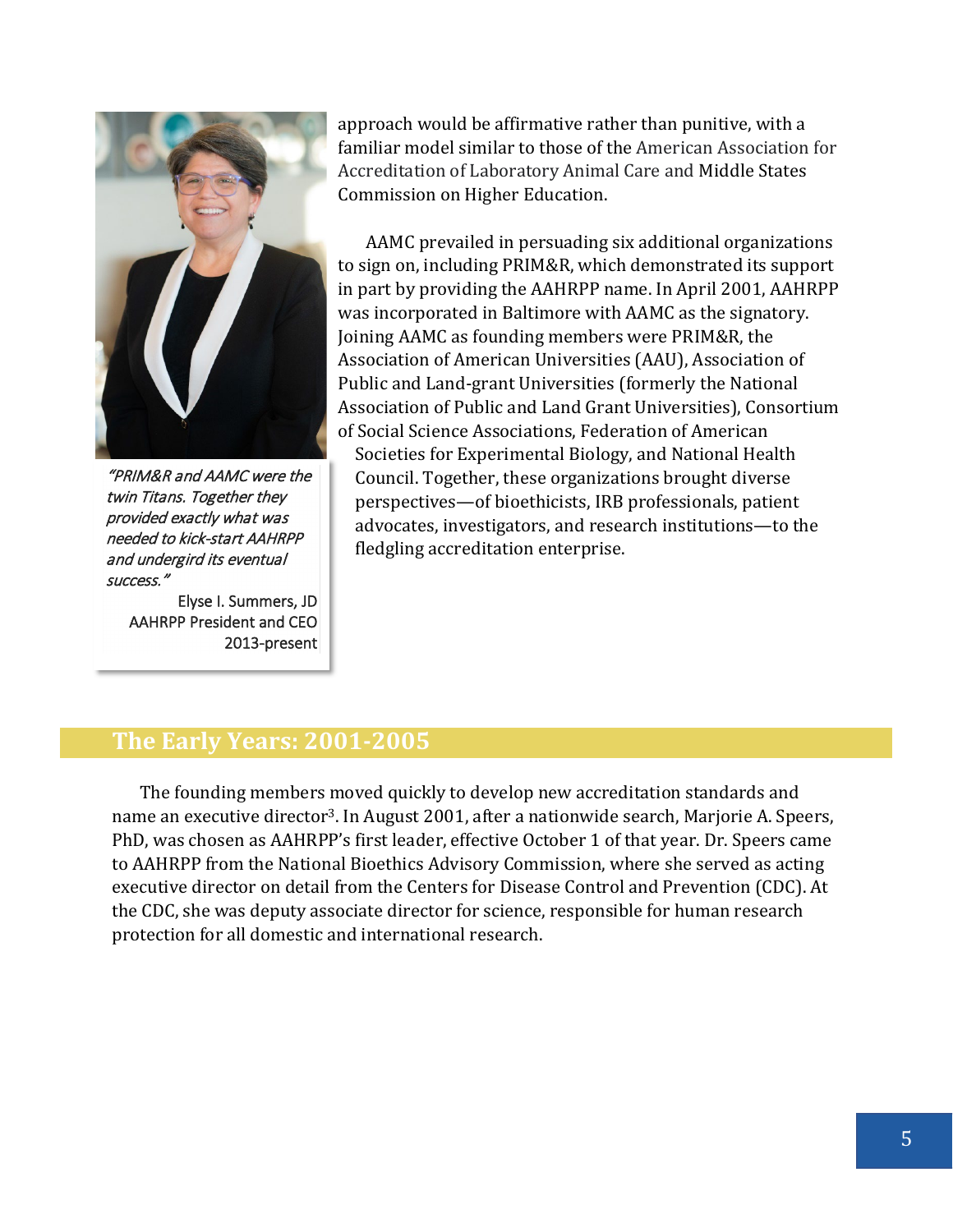AAHRPP's accreditation program—including comprehensive standards, a council on accreditation, and a team of site visitors—was officially launched in 2002. The AAHRPP standards reflected the recommendations of the 2001 Institute of Medicine report, "Preserving Public Trust: Accreditation and Human Research Participation Protection Programs," which cited accreditation by an independent entity as one potential tool for strengthening research protections. The standards also were rigorous—meeting and, in some cases, exceeding U.S. regulations—yet broad and flexible, recognizing that organizations could take different but equally successful approaches to fulfill the same requirements. Equally important, the standards emphasized that the responsibility for protecting research participants is shared by the entire research community, beginning with institutional leadership and extending to the most junior staff.

Unlike the NCQA program, developed exclusively to accredit VA programs, AAHRPP accreditation was available to the full complement of research entities, including: universities, hospitals, government agencies, contract research organizations, sponsors, and independent IRBs. In keeping with the increasingly global nature of the research



"AAMC became the driver in promoting a system of clinical research oversight that would establish high standards and leave the major decisions to those responsible for conducting the research." David Korn, MD SVP, Biomedical & Health Sciences Research, AAMC, 1997-2007

enterprise, AAHRPP standards also were designed to apply to research programs beyond the U.S.

During these early years, AAHRPP benefited considerably from the support, experience, and reputation of its founding members, tapping their expertise to appoint its inaugural board of directors, council on accreditation, and team of site visitors. Spurred in part by their connection to the founding members, six organizations—The University of Iowa**,** Western Institutional Review Board, New England Institutional Review Board**,** Hunter Holmes McGuire Veterans Affairs Medical Center, Baylor Research Institute, and Catholic Medical Center—stepped up and officially committed to pursuing AAHRPP accreditation. These six organizations were the first to conduct the comprehensive self-assessments, the first to submit the extensive accreditation application, and the first to undergo the rigorous AAHRPP site visit. In 2003, they made history as the first organizations to earn AAHRPP accreditation. (All remain accredited today, some under the names of their successor organizations.)

2003 also brought the challenge of a competitor. NCQA, already under contract to accredit VA research facilities, partnered with the Joint Commission on Accreditation of Healthcare Organizations (JCAHO) to launch the Partnership for Human Research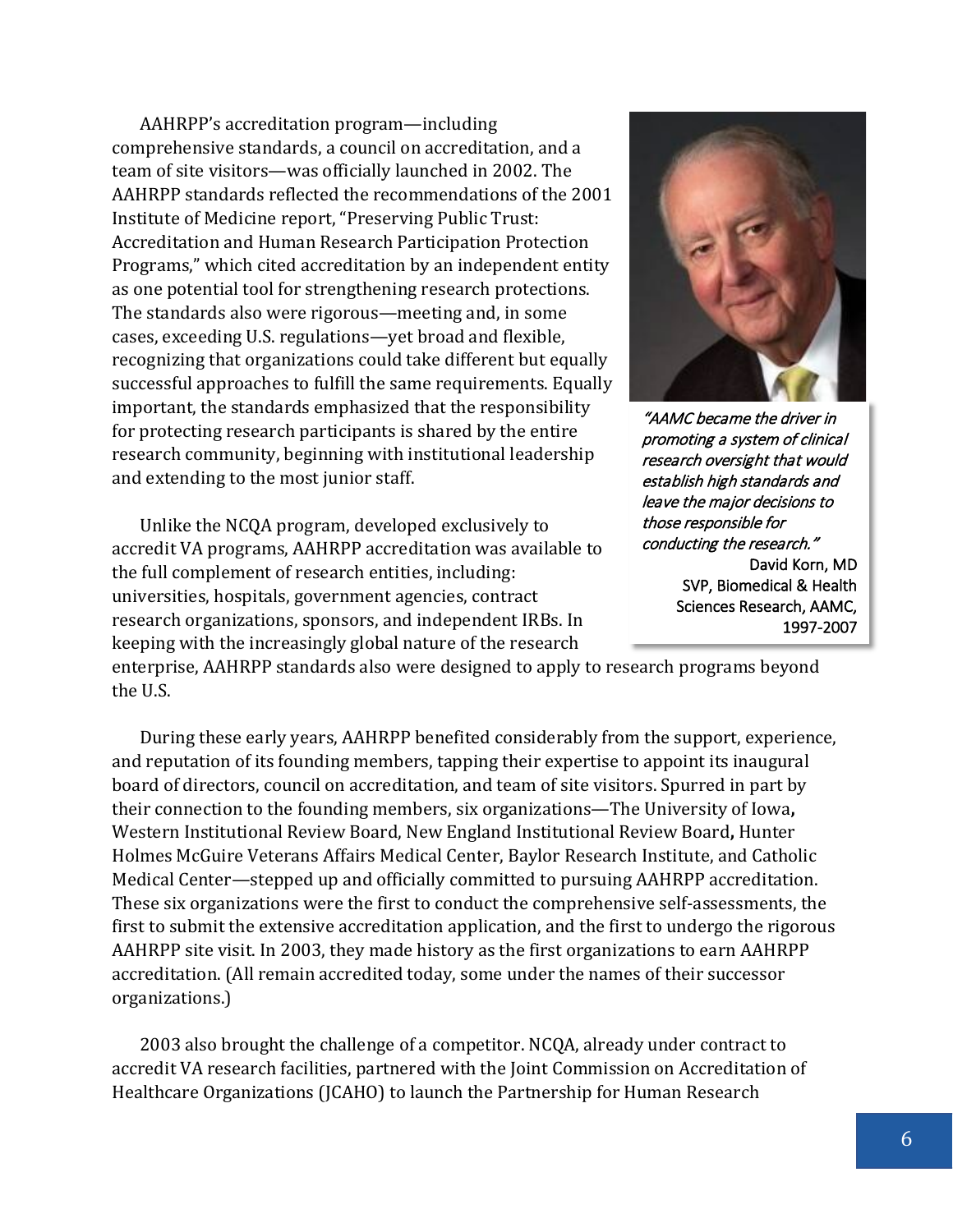Protection (PHRP). Like AAHRPP, this new organization offered accreditation to all organizations engaged in research involving human participants. The partnership would last just two years. PHRP shut down November 1, 2005, after accrediting nine organizations. Officials cited a lack of interest in accreditation.4

During the same period, AAHRPP accreditation was beginning to take hold. By year-end 2005, more than 30 organizations representing over 90 entities nationwide\* had earned AAHRPP accreditation. Among them were community hospitals, teaching hospitals, and cancer centers; independent IRBs; research institutes; and universities. Another 210 organizations—including U.S. government entities—had begun the AAHRPP accreditation process. And nearly 300 research professionals attended AAHRPP's first annual conference, which focused on quality HRPPs. Presenters included officials from the CDC, Office for Human Research Protections (OHRP), National Institutes of Health (NIH), and the Pharmaceutical Research and Manufacturers of America.

One of the most significant accomplishments of those early years came in December 2005, when AAHRPP won a five-year, \$4.9 million contract from the VA to accredit its research centers throughout the U.S. The VA decision dealt a major blow to NCQA, which had been the VA's accrediting body since 2000 but had struggled to meet accreditation targets. NCQA and JCAHO had dissolved their PHRP accreditation program one month earlier, in November 2005. With the loss of the VA contract, NCQA no longer offered HRPP accreditation services. AAHRPP became the nation's sole accrediting body for research programs involving human participants.



"We were following the IOM guidance and elevating human research protections from simply an IRB activity to a comprehensive program within the organization. It was a completely different way of thinking."

> Marjorie A. Speers, PhD AAHRPP President & CEO

#### **Reshaping the Research Enterprise: 2006-2012**

Over the next few years, AAHRPP made significant inroads throughout the research enterprise, accrediting organizations across the U.S. and, increasingly, in international markets. U.S. accredited organizations included hospitals, health care systems, academic medical centers, dedicated research sites, contract research organizations (CROs), independent IRBs, VA centers, government institutions, and research sponsors.

Among the highlights: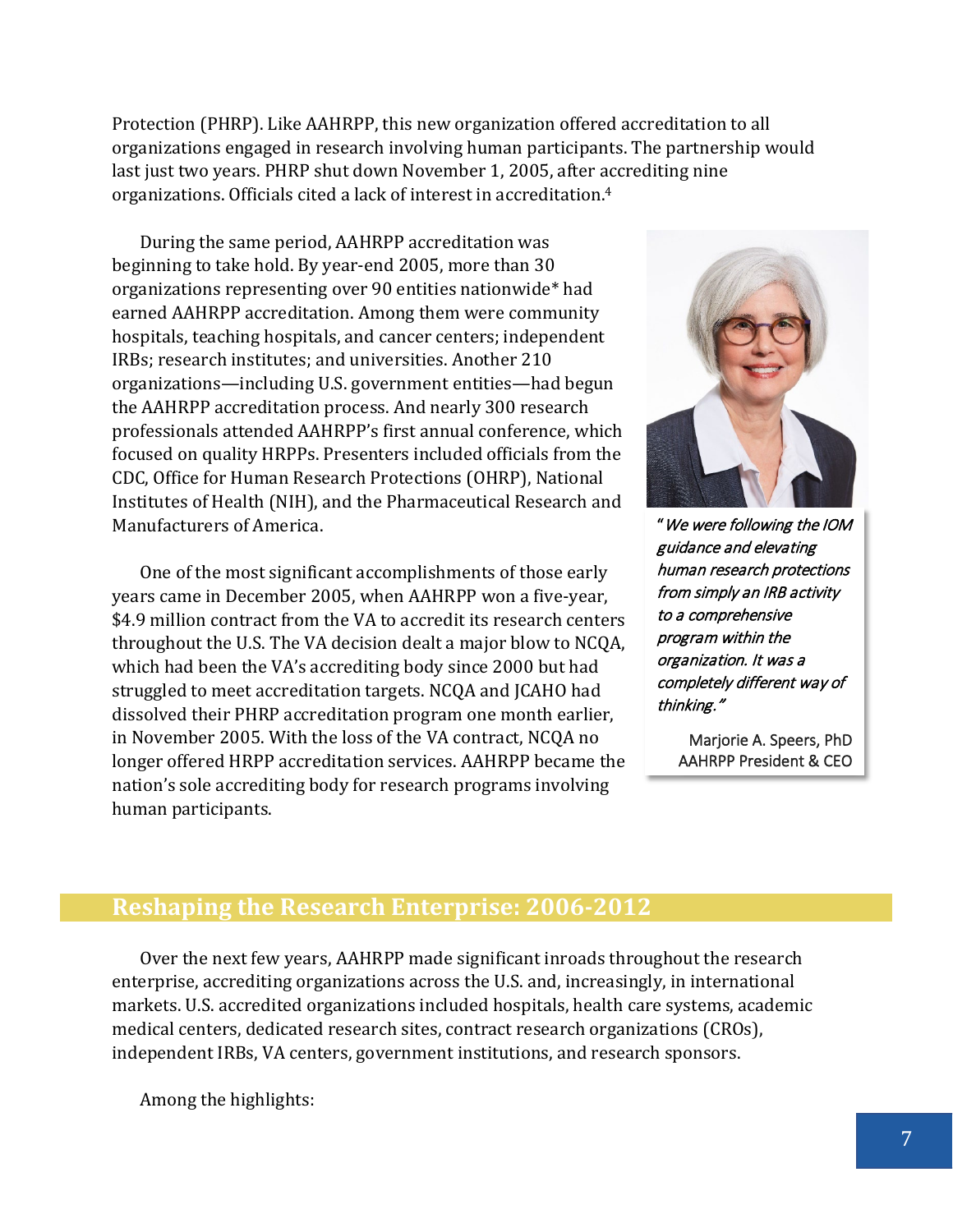- The first international organization, Samsung Medical Center in the Republic of Korea, earned AAHRPP accreditation in 2006. Slowly but steadily, organizations in Canada, China, Mexico, India, and Taiwan followed.
- Pfizer became the first pharmaceutical company to earn AAHRPP accreditation, beginning in 2009 with the accreditation of the company's three phase 1 clinical research units. (By 2013, all Pfizer research sites were AAHRPP accredited.)
- In 2012 the National Cancer Institute Central Institutional Review Board became the first NIH entity to earn AAHRPP accreditation.
- 91 VA facilities earned AAHRPP accreditation from 2007 through 2012.



"My last site visit was at an organization that had been temporarily shut down by NIH 10 years before. The site visit brought tears to my eyes—the improvement was everything I'd dreamed organizations could achieve." Susan S. Fish, PharmD, MPH AAHRPP Site Visitor, 2001- 2010 Oversaw drafting of PRIM&R accreditation standards, 1999-2000

Equally important, as the pace of AAHRPP accreditation continued, so did its impact on the research enterprise. Site visitors noted dramatic improvements in HRPPs that earned accreditation. Even more striking was the difference in quality between accredited and nonaccredited organizations.

AAHRPP was instrumental in building a culture of compliance by promoting shared responsibility for research protections and advancing the concept of a comprehensive, systematic HRPP. Spurred, in part, by AAHRPP's accreditation standards, research organizations bolstered education programs, standardized and documented research policies and procedures, and engaged researchers in quality improvement. As part of those efforts, AAHRPP and AAHRPP-accredited organizations adopted metrics to assess quality improvement measures and set higher goals.

Within accredited organizations, HRPPs attained greater visibility and respect. Administrators, faculty, and students gained increased awareness of the HRPP and their own responsibility to protect research participants. Better understanding of the federal regulations resulted in fewer protocol deviations and incidents of noncompliance. AAHRPP metrics through 2011 indicated that accredited organizations were significantly less likely to receive determination letters from OHRP or the Food and Drug Administration (FDA).

As more and more organizations earned accreditation, perceptions changed. AAHRPP accreditation evolved from a distinction attained by the few to an expectation—and even a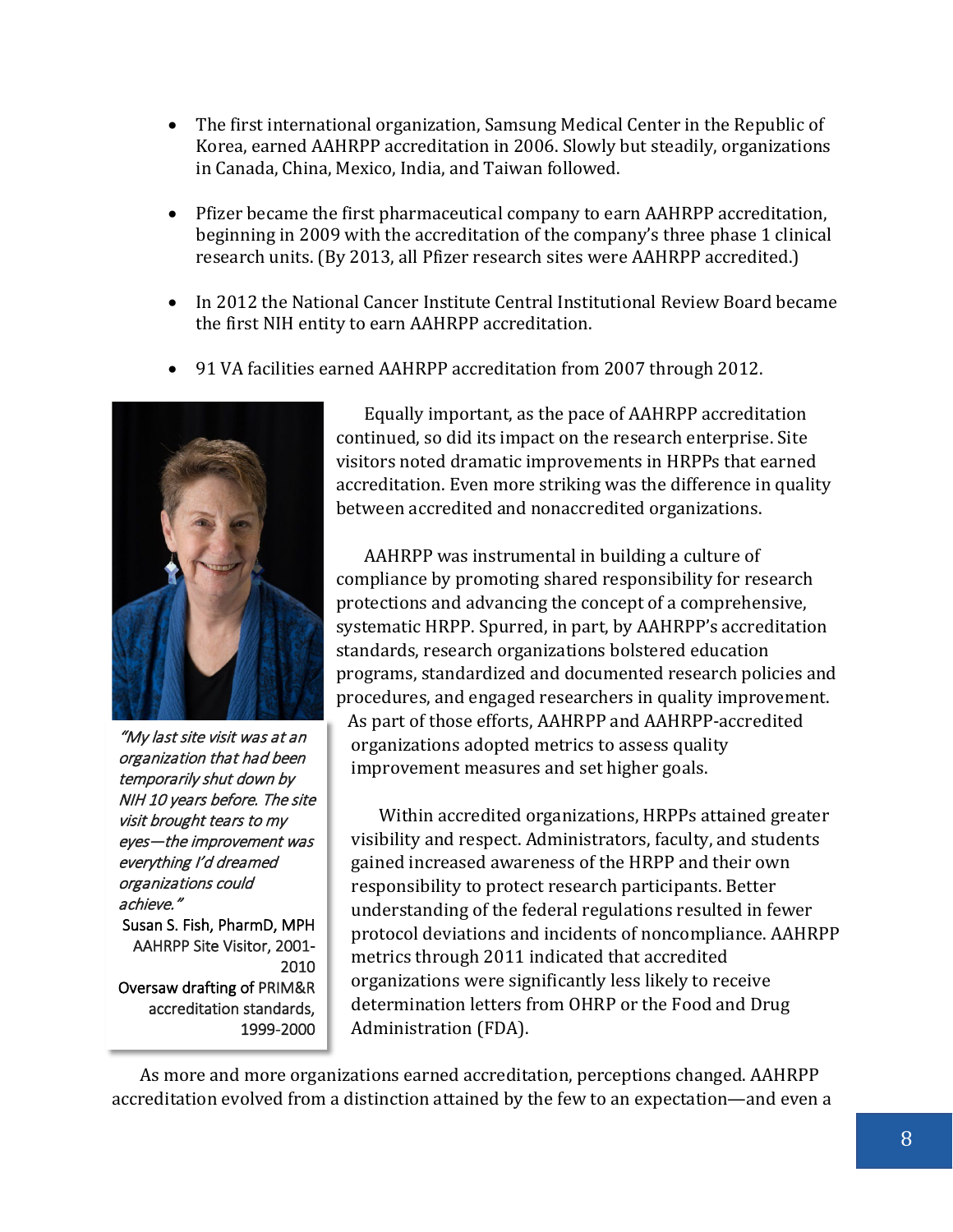prerequisite—for those interested in engaging in collaborative, multisite research. Given the choice between an accredited or nonaccredited partner, AAHRPP-accredited organizations consistently began opting for the former.

AAHRPP also faced one of its greatest challenges during this period. In March 2012, the contract for accrediting VA research facilities was awarded to Alion. A defense contractor and newcomer to accreditation, Alion priced accreditation services significantly lower than AAHRPP.5 The VA decision was a disappointment. Even so, AAHRPP remained positioned not only to endure but also to continue to grow. Ultimately, the VA severed its contract with Alion over the company's failure to deliver. In the years since, instead of having research facilities earn accreditation, the VA Office of Research Oversight has conducted its own compliance assessments known as combined program reviews. Nevertheless, a handful of VA research sites remain committed to maintaining their status as meeting the gold standard for research protections and, through independent funding, have consistently successfully pursued AAHRPP reaccreditation.

#### **AAHRPP 2.0: 2013 – Present**

In February 2013, Dr. Speers announced her plans to retire by year-end. Under her leadership, AAHRPP accreditation had become the norm in the U.S. and was beginning to take root abroad. More than 180 organizations representing over 1,000 entities had earned AAHRPP accreditation. In addition, 60% percent of U.S. research-intensive universities and 75% percent of U.S. medical schools were either AAHRPP accredited or had begun the accreditation process.\*

After a national search, the board of directors selected Elyse I. Summers, JD, as AAHRPP's next president and CEO, citing her extensive experience helping organizations understand and comply with federal regulations on human research protections. In positions with OHRP, FDA, and AAU, Ms. Summers had developed and evaluated policies and procedures for HRPPs, delivered training, overseen compliance, and assessed quality. She'd also served as an expert liaison to national and international human research committees, commissions, and professional organizations. In addition, Ms. Summers had close working relationships with key AAHRPP stakeholders.

Ms. Summers took the helm at AAHRPP on October 14 with the goal of transitioning the successful startup to "AAHRPP 2.0" to meet the challenges of an increasingly complex research environment. Priorities included:

• Making accreditation more accessible, especially to smaller organizations seeking to enhance the quality of their HRPPs and raise their profile with potential research partners. AAHRPP shifted its messaging, emphasizing that it would help committed, "not-yet-accredited" organizations achieve AAHRPP accreditation.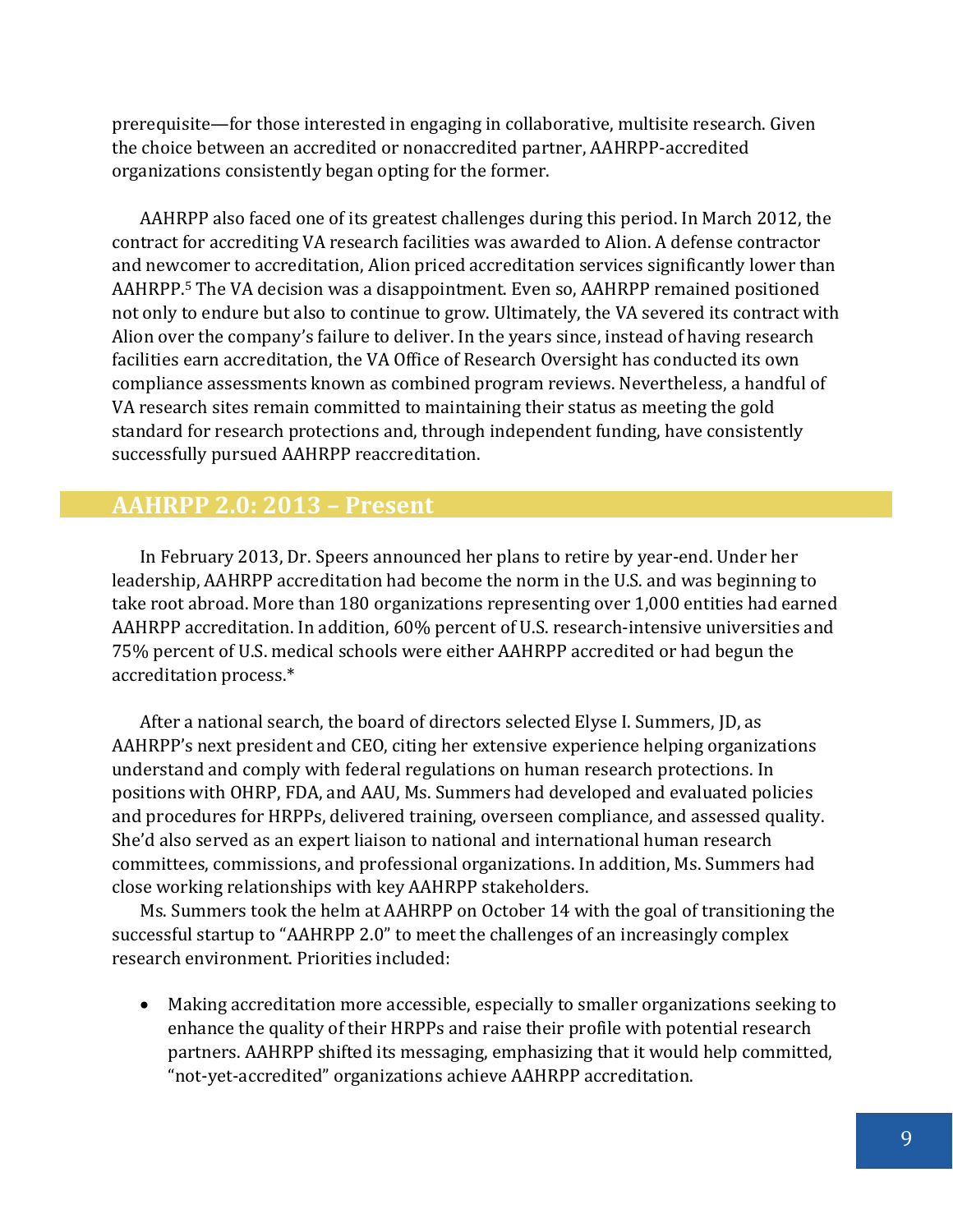- Continuing AAHRPP's march across the globe to advance the vision of "one standard worldwide" for research quality and protections for participants.
- Enhancing AAHRPP's position as a thought-leader and convener—in part by reinvigorating partnerships with its founding members and other organizations—to help research organizations address new operational and ethical challenges. AAHRPP saw an expanded, complementary role for the organization as a repository of trusted information and a resource for accredited and not-yet-accredited organizations alike.
- Bolstering reserves to support investments in technology to streamline the accreditation process, facilitate communications, and improve the overall customer experience.

AAHRPP has since made significant progress on all fronts. Accreditations have continued at a steady pace and included the first AAHRPP-accredited organization in Africa, Australia, the Gulf Arab States, and South America. In the U.S., newly accredited organizations included the NIH, U.S. Department of Energy, and first U.S. Department of Defense facility; the first historically Black college and university medical school; and two world-renowned cancer centers. As a result, today AAHRPP has accredited organizations across the U.S. and in Australia, Belgium, Brazil, Canada, China, India, Jordan, Mexico, Republic of Korea, Saudi Arabia, Singapore, Taiwan, and Thailand.

Through conferences, webinars, and other outreach efforts, AAHRPP helped research organizations navigate the first significant update of the Common Rule since 1991, including new federal requirements for single IRB review of multisite studies. AAHRPP has also convened experts to help organizations understand and address issues related to technological advances including CRISPR gene editing, biobanking, Big Data, and social media research. A new initiative, the Collaborative AAHRPP Network (CAN), was launched in spring 2019 to foster collaboration among AAHRPP-accredited organizations in a collegial, peer-to-peer setting.

During the COVID-19 pandemic, AAHRPP acted quickly to adapt and better serve accredited and not-yet-accredited organizations. AAHRPP issued guidance on HRPP responses to COVID-19, switched to remote site visits, and provided online resources, free of charge, for those seeking to attain accreditation. AAHRPP showcased its accreditation standard on community engagement and its role in addressing some of the inequities laid bare by the pandemic. In addition, AAHRPP updated its standards to include an element addressing the critical issue of emergency preparedness.

Many of these efforts stemmed from a five-year strategic plan, which is undergirded by four pillars of success: Operational Efficiency, Promoting Relationships, Achieving Reasonable and Responsible Growth, and Demonstrating Impact. Together, these pillars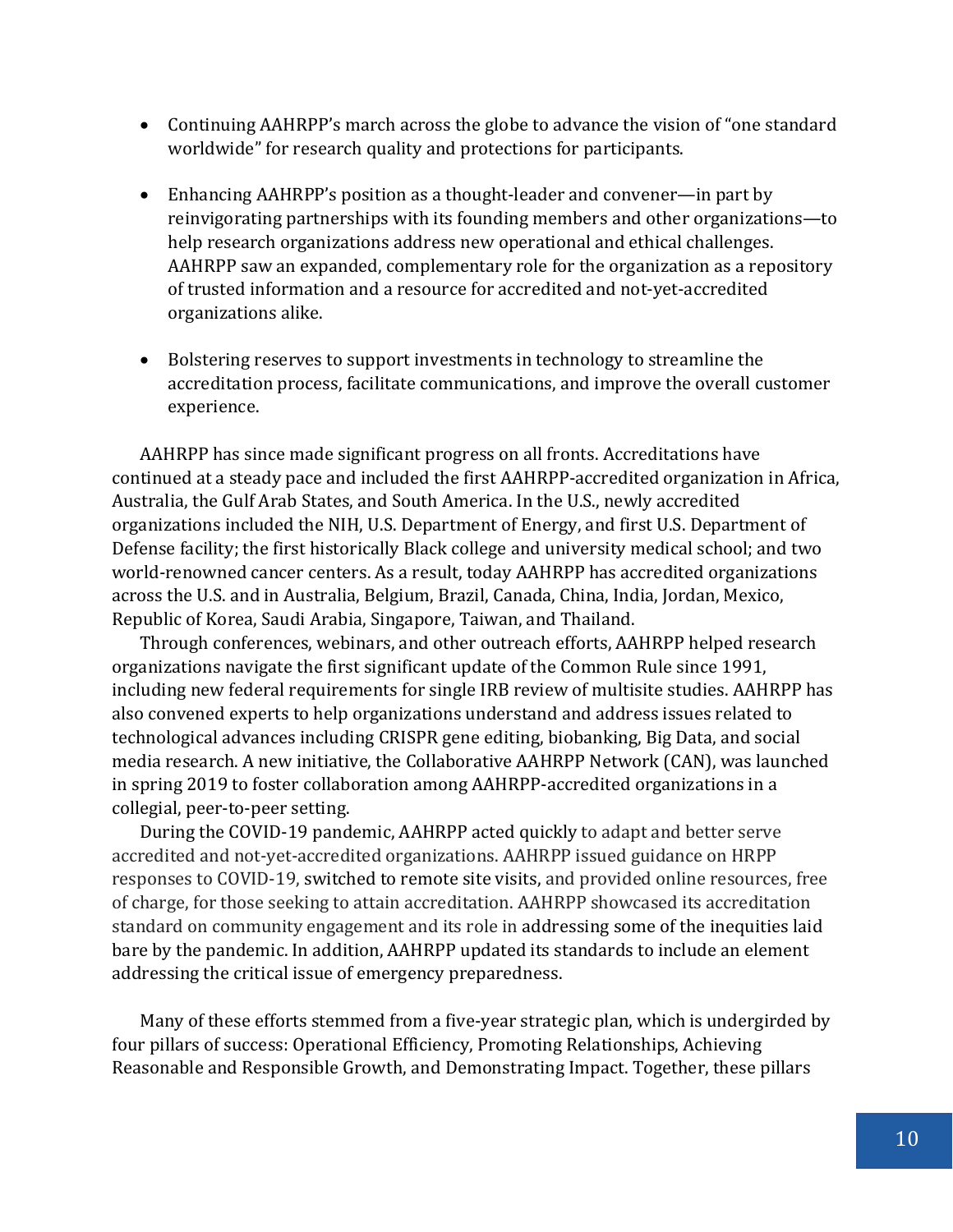have increased AAHRPP's visibility and elevated its reputation as a source of support to organizations as they seek to attain accreditation and continually improve their HRPPs.

#### **A Promising Future**

Looking ahead, AAHRPP is poised for further growth and impact. The organization remains the only accrediting body for HRPPs in the U.S. and the gold standard for research protections around the globe. AAHRPP's response to the pandemic and other challenges has increased the organization's stature as a thought-leader and showcased the advantages of being connected to the AAHRPP-accredited community.

Twenty years after they were developed, AAHRPP's rigorous yet flexible accreditation standards remain as valuable and relevant as ever. Recent investments in technology will clear the way for a streamlined, electronic application process and will support increased outreach and collaboration.

AAHRPP will expand its influence as an educational partner and use that platform to continue to advance high-quality, ethical research. Above all, AAHRPP will remain a staunch advocate for the human participants who make research possible. As it has from the beginning, AAHRPP will work tirelessly to help protect all human research participants from unnecessary harm—and will pursue this vision by upholding the time-tested principles of respect, beneficence, and justice.



"Fifty years from now, people will not remember the individuals involved in founding and growing AAHRPP. But people around the world will know of and continue to benefit from AAHRPP accreditation."

Jeffrey Cooper, MD, MMM AAHRPP VP for Education/Regulatory Affairs 2002-2008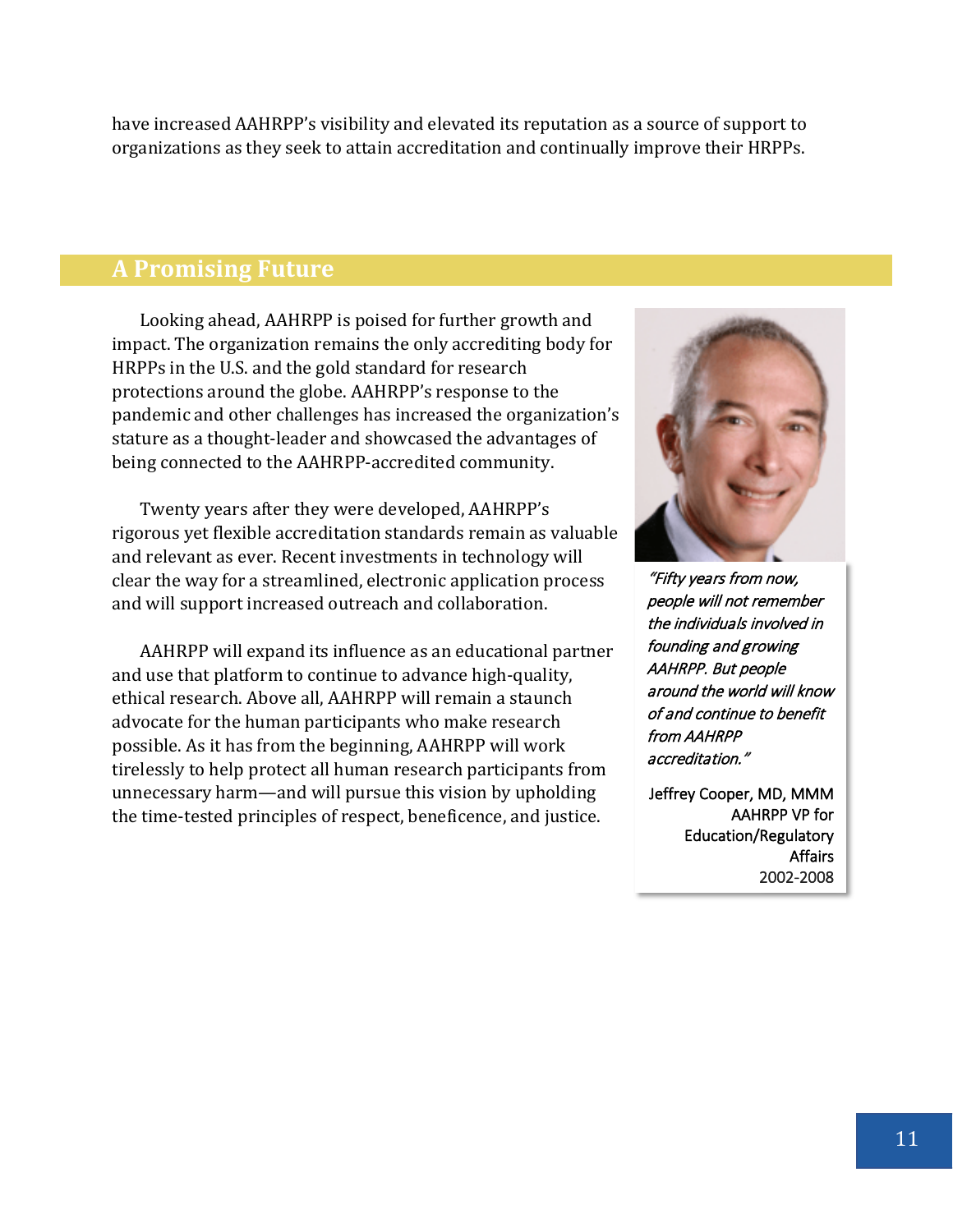#### **Acknowledgements**

AAHRPP is indebted to the following individuals and organizations for their commitment to AAHRPP and accreditation and their willingness to share their recollections for this  $20<sup>th</sup>$ anniversary/history project.

Jeffrey Cooper, MD, MMM AAHRPP Vice President for Education and Regulatory Affairs<sup>3</sup> 2002-2008

Susan S. Fish, PharmD, MPH AAHRPP Site Visitor, 2001-2010 In 1999-2000, took a sabbatical to spearhead the organizational development of AAHRPP and the drafting of PRIM&R accreditation standards

David Korn, MD AAMC Senior Vice President for Biomedical & Health Sciences Research, AAMC 1997-2007

Joan Rachlin, JD, MPH PRIM&R Executive Director 1975-2014

Marjorie A. Speers, PhD3 AAHRPP President & CEO 2001-2013

Elyse I. Summers, JD AAHRPP President and CEO 2013-present

#### **AAHRPP Founding Members**

Association of American Medical Colleges [Association of American Universities](http://www.aau.edu/) [Association of Public and Land-grant Universities](http://www.aplu.org/) (formerly the National Association of Public and Land Grant Universities) [Consortium of Social Science Associations](http://www.cossa.org/) [Federation of American Societies for Experimental Biology](http://www.faseb.org/) [National Health Council](http://www.nationalhealthcouncil.org/) Public Responsibility in Medicine & Research

**----------------------------------------------------------------------------**

\*Note: Mergers and consolidations of hospitals, health care systems, and independent IRBs prevent "applesto-apples" comparisons of the numbers of past and current accredited organizations.